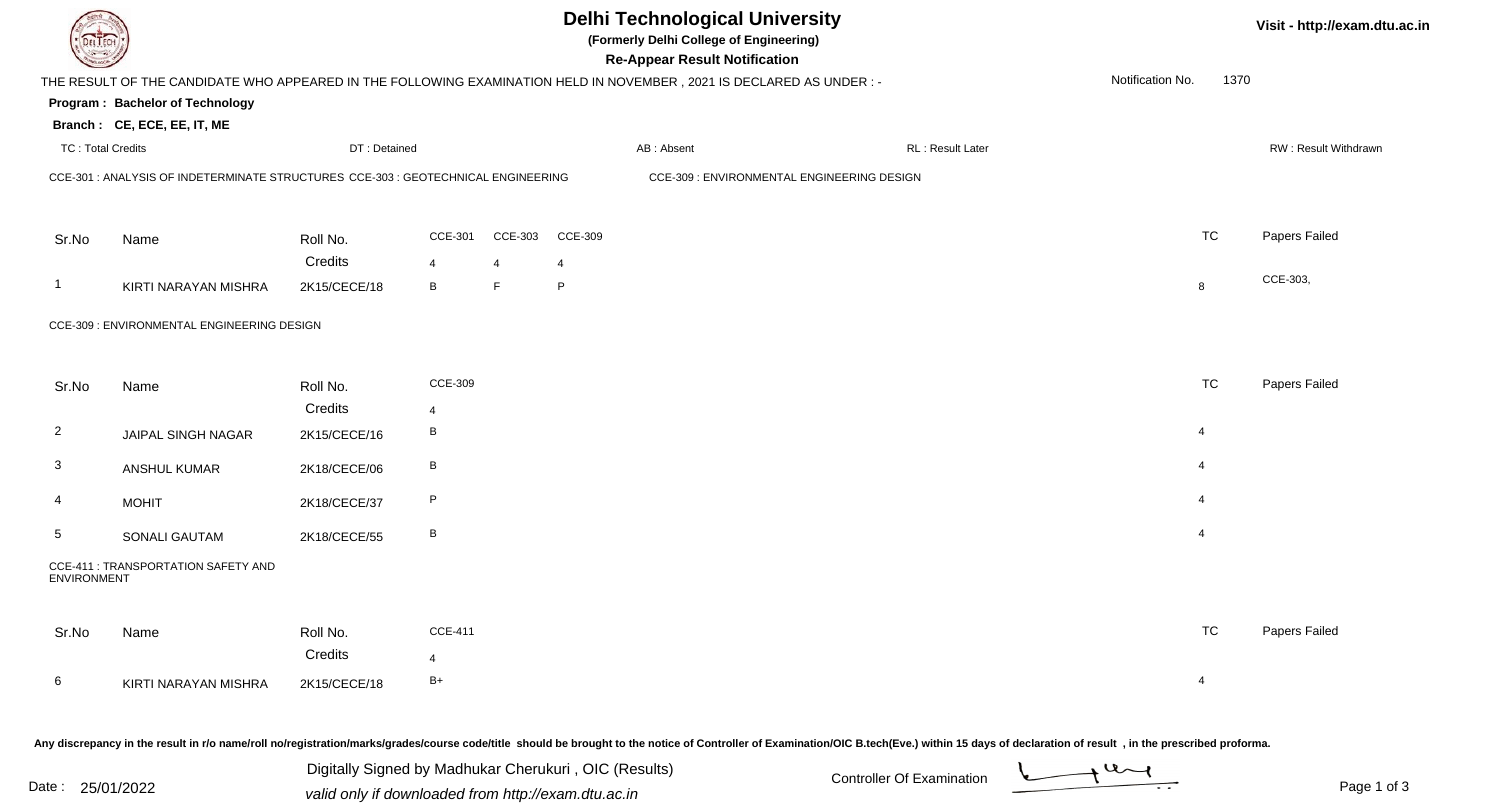|                          | <b>Delhi Technological University</b><br>(Formerly Delhi College of Engineering)<br><b>DELTECH</b><br><b>Re-Appear Result Notification</b> |                         |                           |                                                                                                                     |                  |                          |                      |  |
|--------------------------|--------------------------------------------------------------------------------------------------------------------------------------------|-------------------------|---------------------------|---------------------------------------------------------------------------------------------------------------------|------------------|--------------------------|----------------------|--|
|                          | Program: Bachelor of Technology<br>Branch: CE, ECE, EE, IT, ME                                                                             |                         |                           | THE RESULT OF THE CANDIDATE WHO APPEARED IN THE FOLLOWING EXAMINATION HELD IN NOVEMBER, 2021 IS DECLARED AS UNDER:- |                  | Notification No.<br>1370 |                      |  |
| <b>TC: Total Credits</b> |                                                                                                                                            | DT: Detained            |                           | AB: Absent                                                                                                          | RL: Result Later |                          | RW: Result Withdrawn |  |
|                          | CEE-313 : LINEAR INTEGRATED CIRCUITS                                                                                                       |                         |                           |                                                                                                                     |                  |                          |                      |  |
| Sr.No                    | Name                                                                                                                                       | Roll No.                | CEE-313                   |                                                                                                                     |                  | <b>TC</b>                | Papers Failed        |  |
| $\overline{7}$           | <b>ATUL PAL</b>                                                                                                                            | Credits<br>2K18/CEEE/10 | 4<br>F                    |                                                                                                                     |                  | $\mathbf 0$              | CEE-313              |  |
|                          | CEE-401 : UTILIZATION OF ELECTRICAL ENERGY                                                                                                 |                         | CEE-405 : B.TECH. PROJECT |                                                                                                                     |                  |                          |                      |  |
| Sr.No                    | Name                                                                                                                                       | Roll No.                | <b>CEE-401</b>            | <b>CEE-405</b>                                                                                                      |                  | <b>TC</b>                | Papers Failed        |  |
| 8                        | PRASHANT KUMAR                                                                                                                             | Credits<br>2K17/CEEE/33 | 4<br>B+                   | $\overline{4}$<br>$B+$                                                                                              |                  | 8                        |                      |  |
|                          | CME-201 : THERMAL ENGINEERING -I                                                                                                           |                         |                           |                                                                                                                     |                  |                          |                      |  |
| Sr.No                    | Name                                                                                                                                       | Roll No.<br>Credits     | <b>CME-201</b><br>4       |                                                                                                                     |                  | <b>TC</b>                | Papers Failed        |  |
| 9                        | RAHUL SHARMA                                                                                                                               | 2K18/CEME/34            | F                         |                                                                                                                     |                  | $\mathbf 0$              | <b>CME-201</b>       |  |

Any discrepancy in the result in r/o name/roll no/registration/marks/grades/course code/title should be brought to the notice of Controller of Examination/OIC B.tech(Eve.) within 15 days of declaration of result ,in the p

Digitally Signed by Madhukar Cherukuri, OIC (Results)<br>Date : 25/01/2022 valid only if downloaded from http://oxam.dtu.ac.in Digitally Signed by Madhukar Cherukuri , OIC (Results)valid only if downloaded from http://exam.dtu.ac.in